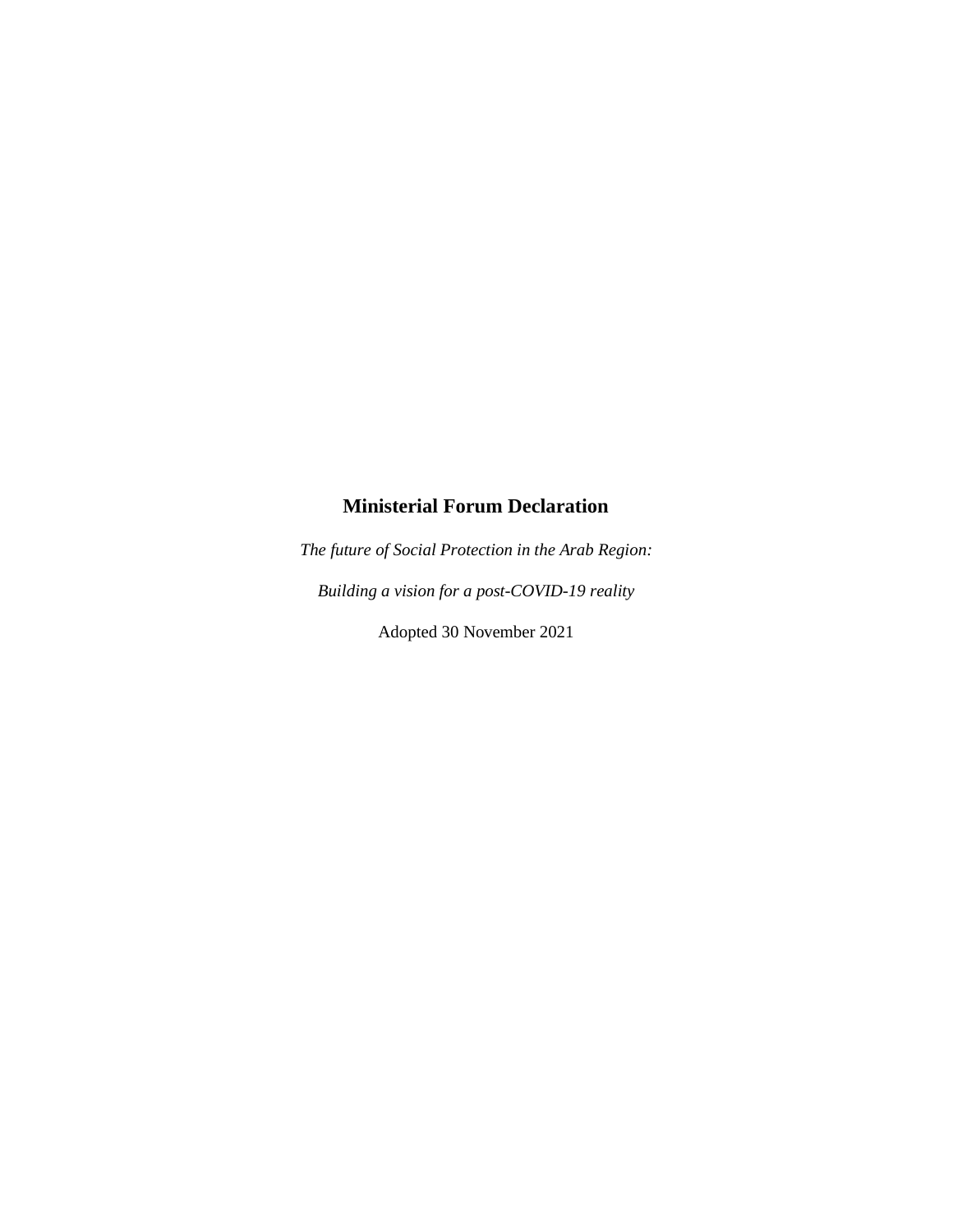## **We, the participants in the Ministerial Forum of 30 November 2021.**

Firstly, acknowledging:

 $\bullet$  the commitments assumed by the Arab States<sup>[1](#page-1-0)</sup> in **the 2030 Agenda for Sustainable Development**, especially regarding SDG 1.3, which calls to "implement nationally appropriate social protection systems and measures for all, including floors, and by 2030 achieve substantial coverage of the poor and the vulnerable"

• the **universal right to social security,** as enshrined in the Universal Declaration of Human Rights and the International Covenant on Economic, Social and Cultural Rights, the Convention on the Right of the Child, the Convention on the Elimination of All Forms of Discrimination against Women as well as the Arab Charter on Human Rights, the Global Compact for Refugees and the Global Compact on Migration, and as reflected in national constitutions and legal frameworks

• the **guidance and principles provided by international and regional instruments** in the field of social protection, including – amongst others - the ILO Convention Minimum Standards of Social Security, 1952 (No, 102), the Social Protection Floors Recommendation, 2012 (No. 202) and other international labour and social security standards

• the **commitment to achieving universal access to comprehensive, adequate and sustainable social protection**, ensuring that all in need have access to basic income security and to essential healthcare included in Global Call for Action for a Human-Centred Recovery that was adopted by the International Labour Conference in June 2021

• the **UN Secretary-General call for a Global Accelerator for Jobs and Social Protection** to boost investment in [Jobs and Social Protection for Poverty Eradication and a Sustainable Recovery](https://www.un.org/sites/un2.un.org/files/sg_policy_brief_on_jobs_and_social_protection_sept_2021.pdf)

Secondly, recognizing:

• that the Arab region, despite efforts and advances in social protection coverage, faced **challenges in ensuring inclusive coverage** prior to the COVID-19 pandemic, especially for groups such as the informal labour force, children, women and populations on the move, including refugees and internally displaced people.

• that the Arab region - like other regions in the world – is likely to **continue to face a multiplicity of shocks**, including economic, social and climate and environment related shocks, requiring inclusive, robust and shock-responsive social protection systems

<span id="page-1-0"></span><sup>1</sup> Arab countries participating in the Forum: Algeria (People's Democratic Republic of), Bahrain (Kingdom of), Egypt (Arab Republic of), Iraq (Republic of), Jordan (The Hashemite Kingdom of), Kuwait (State of), Lebanon (Lebanese Republic), Libya (State of), Mauritania (Islamic Republic Of), Morocco (Kingdom of), Oman (Sultanate of), Palestine (State of), Qatar (State of), Saudi Arabia (Kingdom of), Somalia (Federal Republic of), Sudan (Republic of the), Syria (Syrian Arab Republic), Tunisia (Republic of), United Arab Emirates, Yemen (Republic of).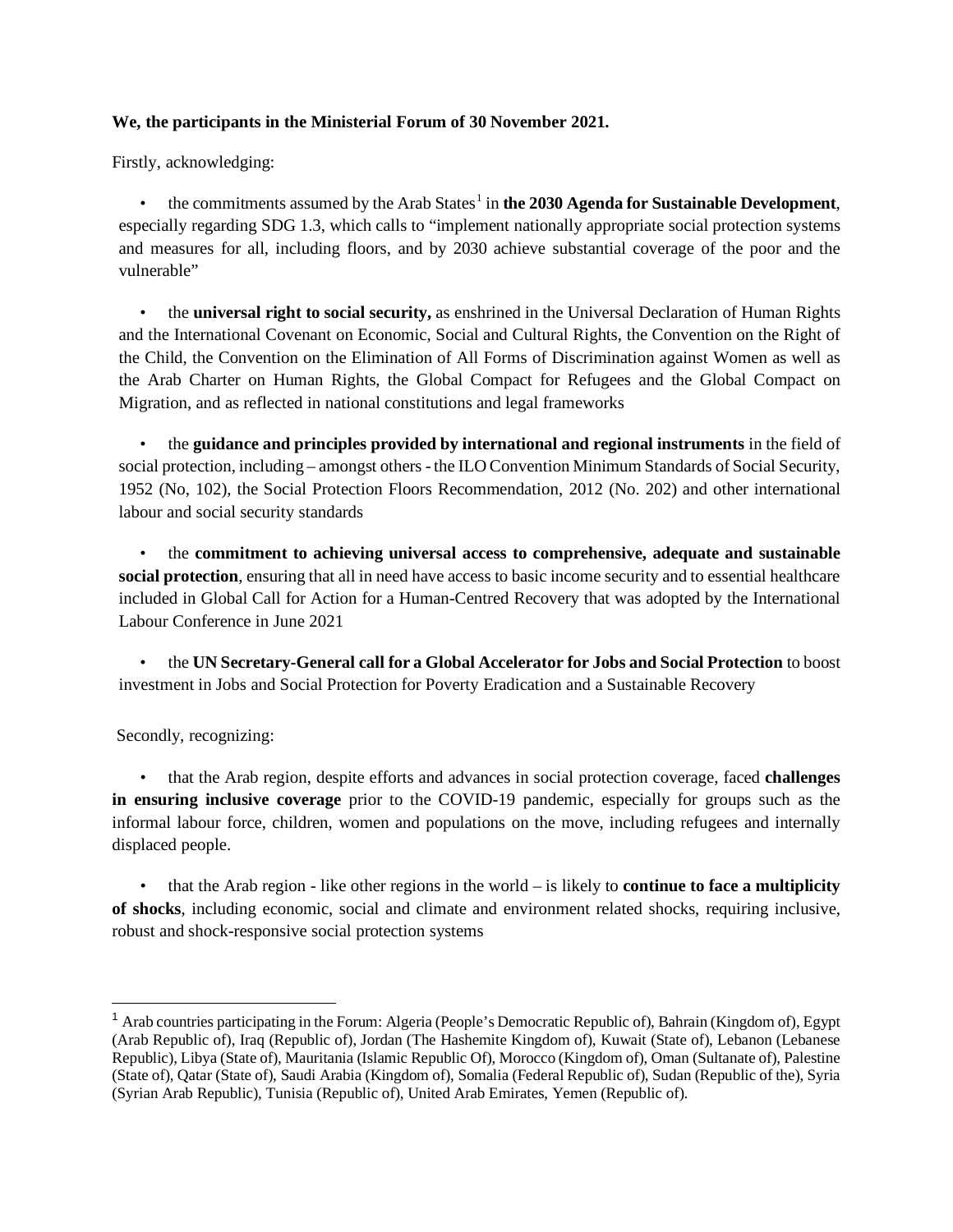• that, prior to the pandemic, **the region was already facing important deficits with regard to coverage, financing, adequacy and comprehensiveness** of benefits and services and challenges in relation to governance, coordination and financing of social protection

• as well as the fact that the COVID-19 pandemic has **exacerbated structural social, labor and economic challenges** in the region, associated with poverty, inequality, unemployment, underemployment, gender inequalities and labor informality in most of the Arab region,

• that Arab governments' have put in place considerable responses **and policy innovations** in social protection responses to the pandemic

## Lastly, reaffirming

• the critical role of social protection for accelerating a **human-centered and green recovery from the pandemic**

• the importance of continuing to **strengthen social protection systems** and providing comprehensive, adequate, inclusive and sustainable contributory and non-contributory programmes for achieving social justice, human development and inclusive growth

We commit to working on the following four axes of reform and related principles for the future of social protection in the Arab region, in line with national priorities, progressive realization of commitments to international agreements, conventions and charters, and within available capacities and resources:

- **1. Enhanced Coverage -** Delivering on the right to Social Protection for all through inclusive, adequate and comprehensive Social Protection systems that leave no-one behind
	- **Progressively achieving universal social protection**, thereby ensuring no one is left behind, by promoting rights- and life cycle-based social protection floors, with its principles of nondiscrimination and equality
	- Reviewing efforts to **extend social protection to especially vulnerable groups** such as children, older persons, persons with disabilities, women, workers in the informal and in the rural economy, all migrant workers, refugees and people on the move.
	- Ensuring access to adequate social protection for **workers in all types of employment** formal and informal – and making social protection systems more inclusive and effective as enablers of national formalization strategies
	- Accelerating efforts to improve **financial protection when accessing health, education and other basic social services** as a cornerstone of social protection
	- Ensuring **social protection benefits are adequate**, foster a dignified life for their recipients and cover relevant life-course risks and contingencies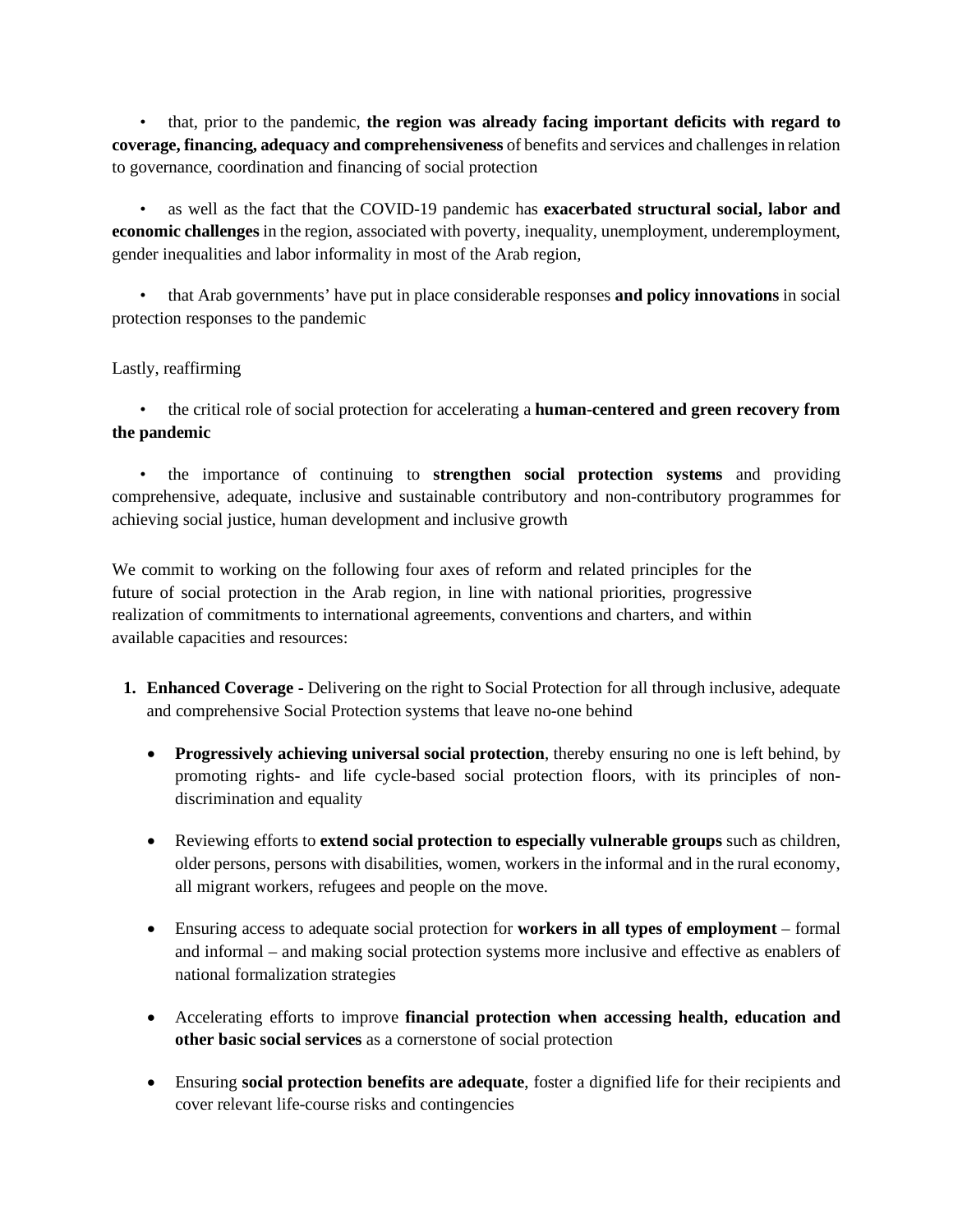- **2. Shock-responsiveness**  Enhancing resilience of Social Protection systems for future shocks
	- Investing in **strong regular social protection systems**, which need to be comprehensive in the types of risks they address, inclusive, based on entitlements, well resourced, and enshrined in legislation and thereby provide a strong basis for system's shock-responsiveness
	- **Enhancing the preparedness of national social protection systems**, including comprehensive and flexible databases for timely identification, broad based registration, payment mechanisms and effective grievance redressal mechanisms for beneficiaries to react quickly and adequately in times of crises
	- **Recognizing and fulfilling the joint responsibility** between national and humanitarian social protection actors<sup>[2](#page-3-0)</sup> to improve **alignment and integration** of humanitarian efforts within the overall agenda of strengthening national social protection systems, especially in fragile countries.

## **3. Improved Financing – for comprehensive, adequate, and sustainable Social Protection systems**

- Progressively expanding the social protection financing base to fill coverage and adequacy gaps, while enhancing **efficiency, sustainability and equity in financing**
- Promoting universal and mandatory social protection approaches through a combination of **contributory and government financed schemes** that ensure fairness and solidarity in the financing mix both within and across generations.
- Utilizing **progressive tax and contribution-based finance mechanisms** to expand Social Protection financing, together with efforts to reprioritize and rationalize public spending as well as better leveraging alternative means of financing, including Zakat and other sources.
- Where needed, work together with relevant partners to complement domestic financing sources with **international and humanitarian financing**, especially for countries facing crises and influx of refugees.
- **4. Better Governance and coordination** Integrated and coordinated social protection approaches for greater impact
	- Strengthening **legal and policy frameworks** that guarantee comprehensive and adequate social protection across the life cycle for all, enhance the coordination, increase impact and avoid fragmented and parallel systems

<span id="page-3-0"></span><sup>2</sup> Humanitarian actors are civilians, whether national or international, UN or non-UN, governmental or nongovernmental, which have a commitment to humanitarian principles and are engaged in humanitarian activities.